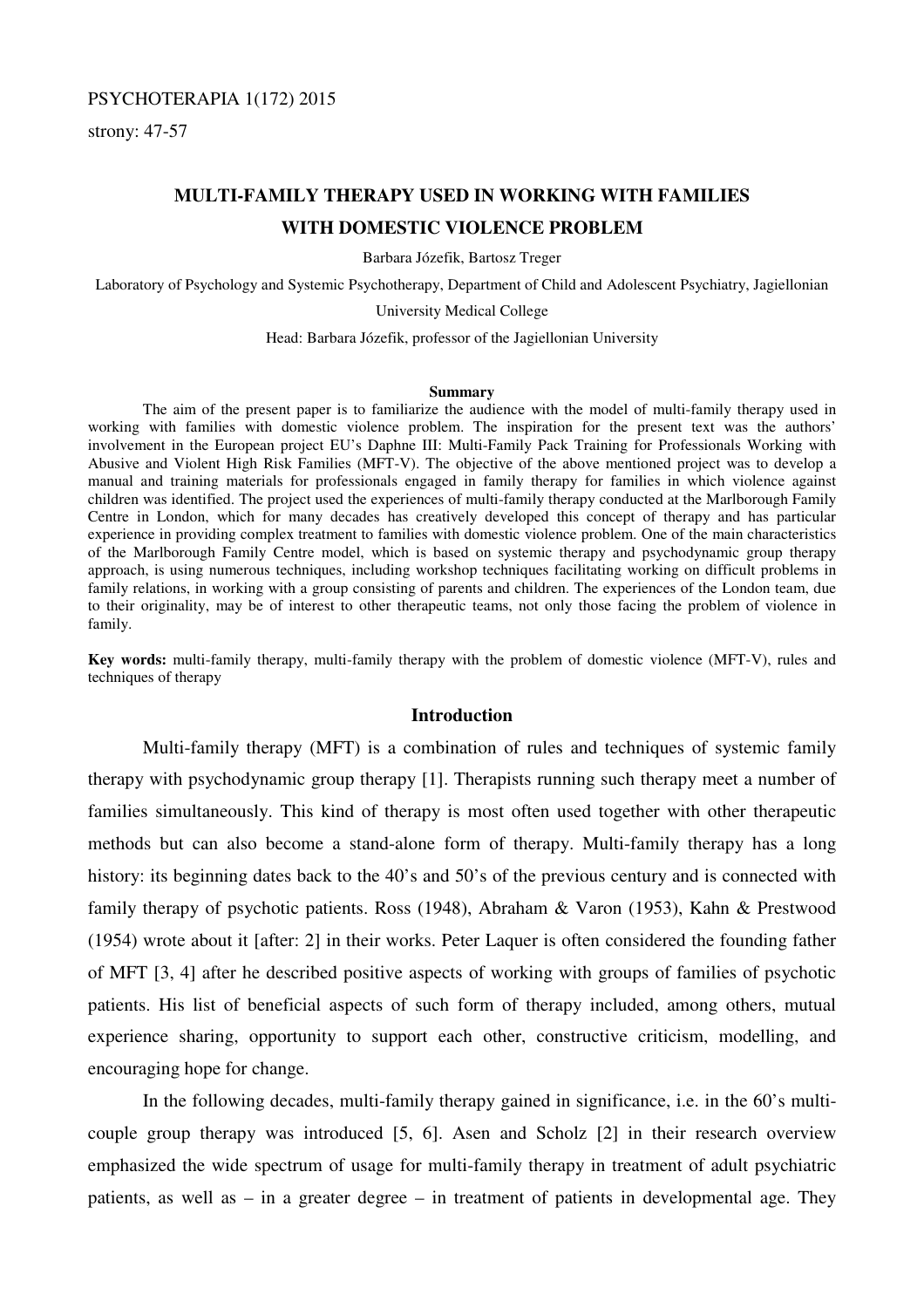highlight the fact that this form of therapy brings beneficial effects especially in treatment of bipolar disorder, OCD, alcohol and drug addiction, borderline personality disorder, adolescent eating disorders, problems with coping with emotions in children, such as ADHD, Asperger syndrome, educational difficulties, learning disabilities, or emotional neglect. Moreover, multi-family therapy is valuable as a supporting method in treatment of somatic disorders in children and adults, as well as in persons that experienced trauma [7–11]. Depending on the context, MFT may take different forms and may incorporate psychoeducational elements.

 Despite its long history and results indicating its effectiveness, multi-family therapy is still not enough used in clinical practice on regular basis. The Marlborough Family Centre in London, an institution established in 1977 by doctor Alan Cooklin and later run by doctor Eia Asen, has made invaluable contribution in the development of the therapy. This systemic-oriented institution for years has been working with socially-marginalized families. Striving for a work model for multi-problem families, the centre's staff, as the first in England, used multi-family therapy incorporating it in a holistic system of therapeutic and psychosocial interactions [1, 12, 13]. Years of practice allowed for the creative development of this form of therapy and at the same time for establishing its numerous versions, appropriate for specific types of disorder. Using multi-family therapy in treatment of anorexia and in working with families with domestic violence problem and/or neglect [2, 14] turned out to be one of the most interesting implementations.

 In Poland, multi-family therapy has not been put to practice enough. It is regularly used only in the Family Clinic of the Psychosis, Day Treatment Centre of the University Hospital in Krakow [15, 16]. The Family Therapy Centre at the Department of Psychiatry of the Jagiellonian University has undertaken some interesting attempts in multi-couple therapy [17].

## **Assumptions of multi-family therapy**

 Main and basic assumption of multi-family therapy is enabling families and their members to step outside of their own perspective and to use the resources existing within the group. This process occurs through using techniques based on the theory of mentalization process and rules of reflecting team. Families are encouraged to help others – to share their observations, suggestions and their understanding of the situation. Helping others allows families to view their own problems differently and build their self-esteem. Family therapist in multi-family therapy is a catalyst allowing for building relations and entering interactions that otherwise might not have happened. He or she should be sensitive towards potential ethnic-related differences or differences resulting from belonging to different social classes that may only reinforce existing stigmatization and ostracism. It should be noted that group problem solving and mutual teaching accompanied by the catalytic role of the therapist is in line with the modern paradigm of family therapy which assumes the value of family experience and considers family an expert in solving its own problems [18, 19].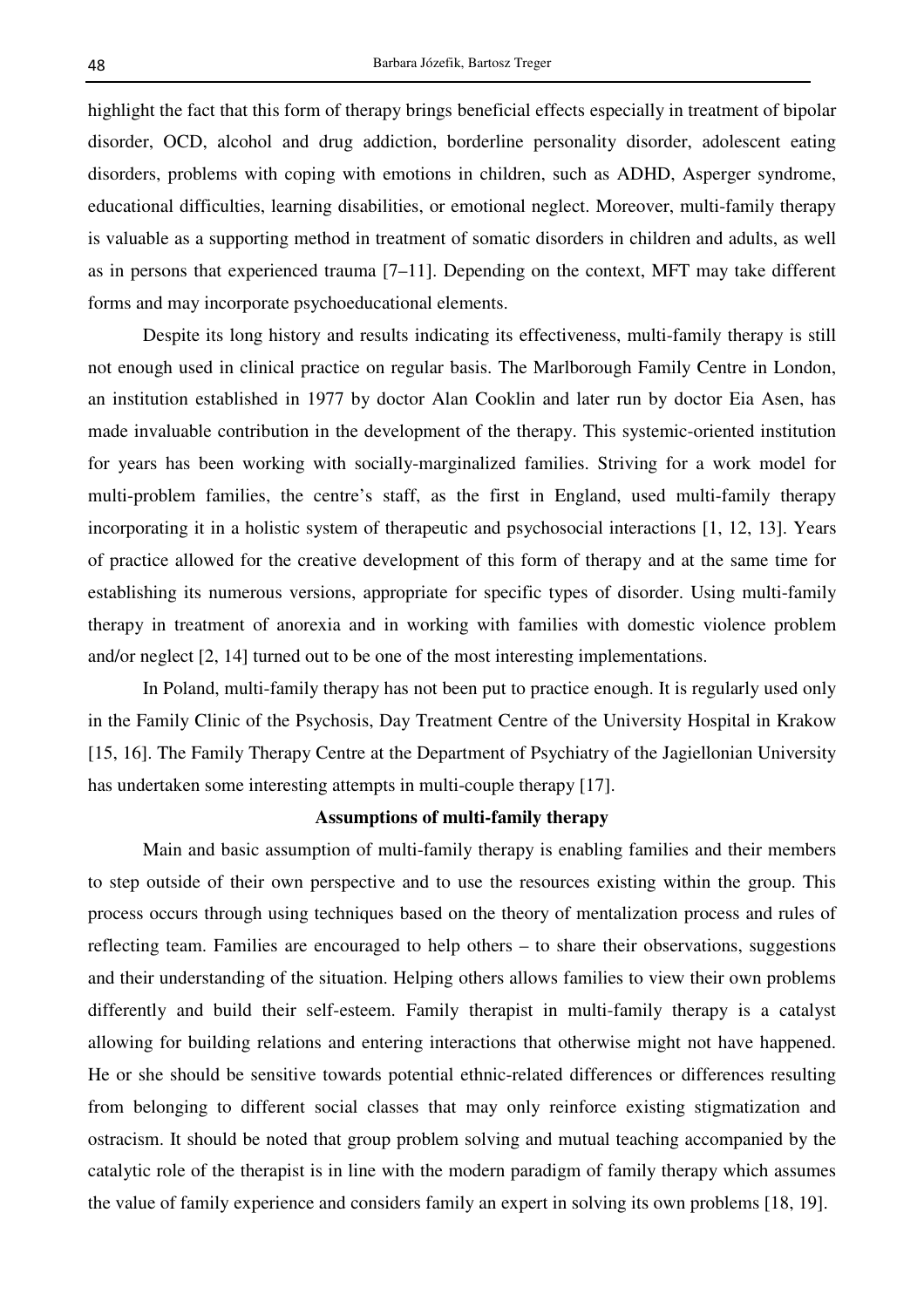When comparing multi-family therapy with classic forms of family therapy and group therapy, field researchers often draw attention to the differences in rules existing with each form and the differences in application. Asen and Scholz [2] point to the number of processes occurring in multi-family therapy and possible problems in conceptualization of intra and inter-group boundaries. Working with a group of families triggers complex interactions and processes that take place within particular families (intra-family processes), between families (inter-family processes), between family therapists and families and their individual members (family therapist – patients relation processes), as well as between families and family therapists, i.e. the whole group and a wider context (external processes). For therapy participants it may be difficult to establish clear and straightforward rules concerning keeping the information within the group, known as the confidentiality rule. On the other hand, the researchers emphasize a number of positive phenomena. Being part of a group limits social isolation, feeling of being different, and stigmatization; it reduces defensive attitudes and so encourages openness and self-reflection. It is easier to rationally look at own problems when you see that others have similar ones. Asen and Scholz [2] also point to the fact that although it is hard to think clearly and objectively when it comes to our own matters, it is much easier to be sensitive and reasonable when it comes to other people's problems. Therefore – if right conditions are created – sharing own problems and suggestions for their solving may become possible.

 Multi-family therapy may be treated as individual, specific form of therapy or as a part of a more extensive program of treatment. It can be understood "as context in which other therapeutic actions such as working with a single family, working with a couple or working with an individual person, be it a child or an adult, can be undertaken. If families take part in meetings for a whole day, spontaneously things similar to those that happen in everyday life occur. Such occurrences and crises can often by analyzed and "treated" on the go. Undertaking a 10-minute ad hoc session in a multi-family group can be more beneficial than regular and scheduled 50-minute session a few days later" [20, p.8].

### **Multi-family therapy for abusive and violent families**

 The aim of this form of therapy (*Multi-family therapy for abusive and violent high risk families, MFT-V*) is to limit and stop violence within a family as well as the abuse and neglect of children. It covers families in which educational failures, difficulties in social functioning, and conflicts with law are related to violence and/or neglect. Such complex and difficult situations require intensive actions that include, apart from multi-family therapy, usually also individual family therapy, parents, child therapy and other psychosocial actions, such as interventions in school environment or court-appointed guardians. Years of experience of the London's centre show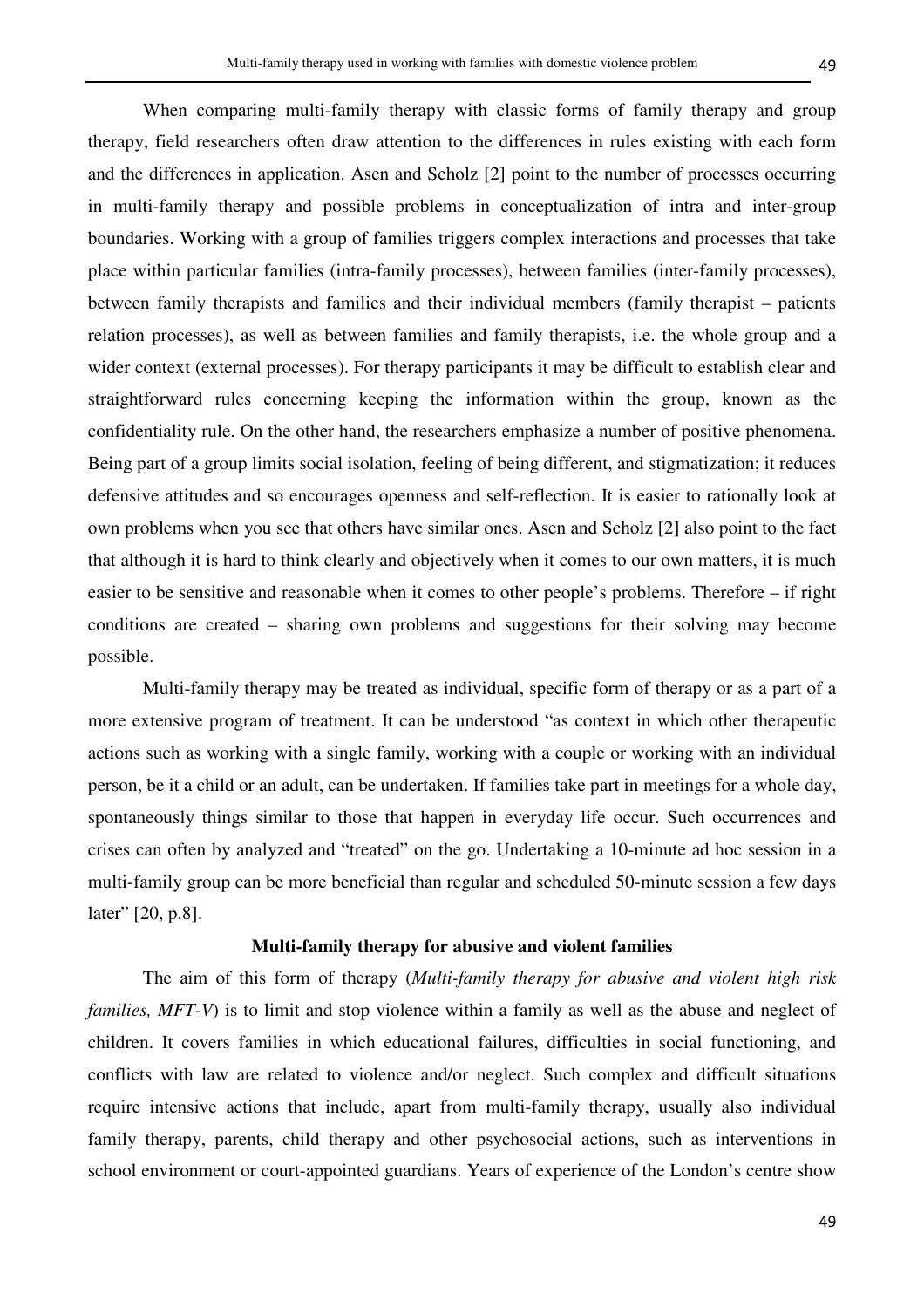that the model, created and established there, based on working with a group of families with similar experience is the most effective method of treatment [2, 12, 13]. As the authors of the above works mention, intensive MFT-V therapy is recommended when it can cover the most socially discriminated families with diverse problems, caught in the cycle of domestic violence. In lighter and less chronic cases, less intensive approaches are applicable.

 The first and the basic task for the therapist when preparing to run MFT-V therapy is to guarantee a "safe enough" setting – safe working environment for the group and its participants. Therefore, before a given family can join a MFT-V therapeutic group, each of its members has to be assessed in terms of risk they represent to their children and other people. It should be noted that families are referred to the centre by the welfare institutions, courts, and other authorities. Therapists have to assess violence risk level in the context of the binding legal system not only at the stage of qualifying a given family for a group therapy. Risk monitoring is an ongoing process occurring during each form and each stage of treatment. If during the process of MFT-V therapy parents are not to able to protect their children from their emotional states or their hostility and physical or emotional aggression, their participation in therapy may be considered an abuse. If the level of risk cannot be reduced and children will be exposed to maltreatment by their parents, therapists must end their work with such family and inform appropriate child protection institutions. Confidentiality is another important thing in MFT-V therapy since building an environment of mutual trust is essential for the families and their members to be able to share important information concerning their family life. The rule, which should be set at the very beginning, is that no one has to talk in the group about matters they are not comfortable talking about, and that everybody is responsible for the information they decide to share and reveal. Family therapist may also start a discussion on whether group participants should sign a confidentiality agreement that they will not share any information on what happens in the group outside of the group. Confidentiality matters may be particularly important to families that knew each other before MFT-V or those who live in small communities where "everybody knows everybody" what can only trigger additional fear of being a subject of rumours. Children should also be invited to the discussion with parents as confidentiality matters discussed during MFT-V therapy, often discussions and talks held in families regarding what can be said outside of family and what can be not said. For example, children may think about what their colleagues at school might want to know about therapy. Family therapists often struggle with confidentiality matters as during individual or family sessions they learn about things that cannot be revealed during group therapy. Discussions with a family or individual persons on why some things should not or cannot be revealed to others is therefore an important matter. In MFT-V therapy some rules and regulations are created and established within and by a therapy group. Addressing the group members with the question "What rules should be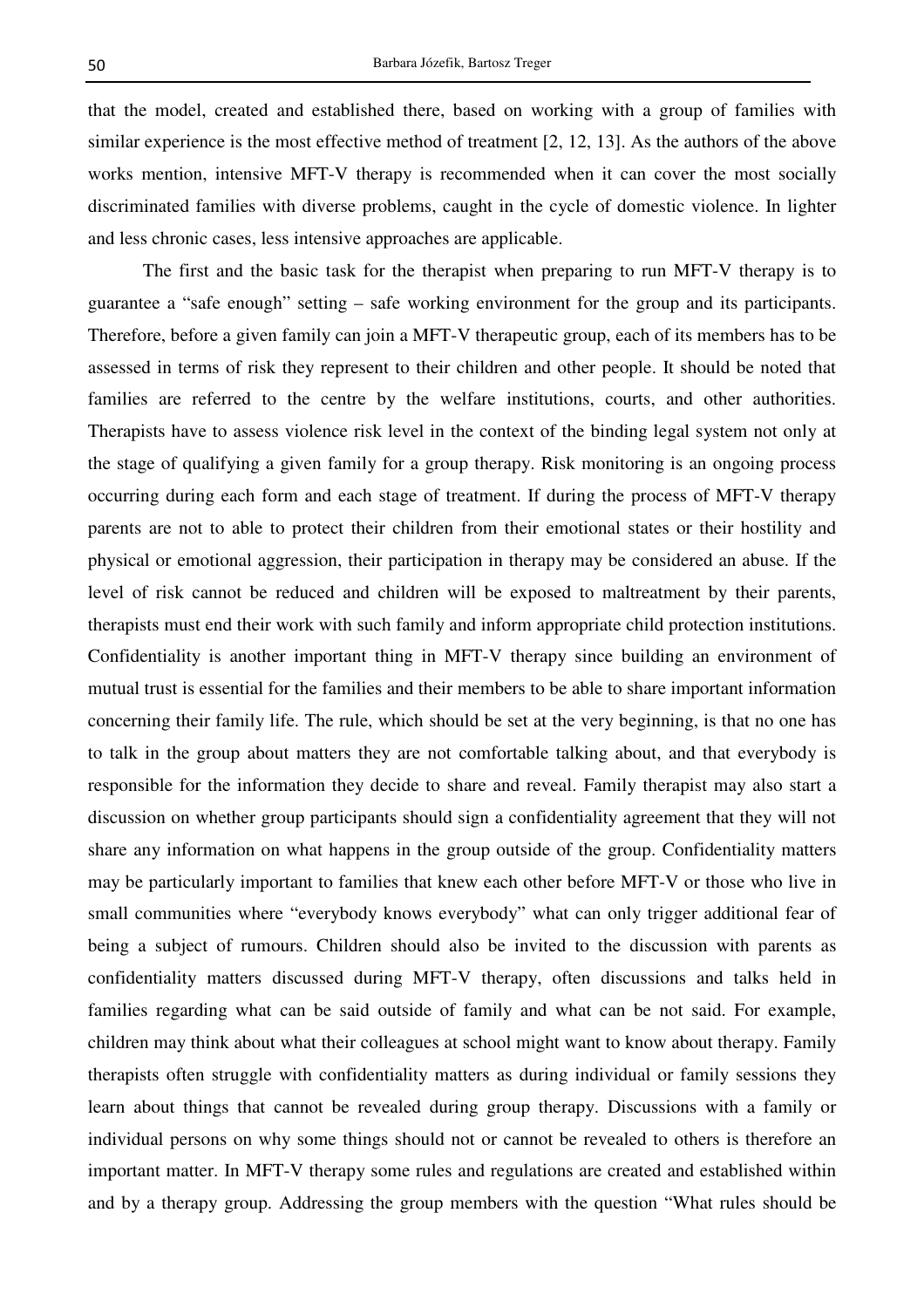guiding our work?" aims to initiate a long discussion in which "old" rules may be verified and validated and new ones, resulting from the existing situation and experience, introduced. It is important to encourage the group to discuss sanctions for breaking the set and agreed rules and whether the same sanctions should apply at the first offence as at the subsequent. Engaging families in establishing rules and consequences of their breaking allows them to experience their own agency.

Multi-family therapy textbooks present a number of specific and detailed rules that are important in therapeutic work focused on resolving domestic violence problems. These include [20, p.7]:

- − building solidarity (*We are all in the same boat*);
- − breaking stigmatization and social isolation (*We are not the only ones who have those problems*);
- − stimulating new perspectives (*When I see the same issues in other people, they are clear to me, while in myself it is hard for me to notice them*);
- − mutual teaching and learning (*I like how other people cope with this*);
- − reflecting in other people (*We do it just like you do*);
- − positively using group pressure (*I see that we cannot avoid difficult topics*);
- − mutual support and feedback (*You are doing great, and how are we doing?*);
- − discovering and building new competencies (*I can do more than I thought I could, I am not helpless*);
- − experimenting with "foster" families and baby-sitting other children (*We can baby-sit other children – I like the way in which your parents take care of my child*);
- − intensifying interactions and experiences (*This is like a beehive of activity, there is something going on*);
- − empowering and igniting hope (*There is a light at the end of the tunnel even for us*);
- − practicing new behaviours in safe surroundings (*We can experiment here even if sometimes it does not work out well*);
- − broadening self-reflection (*I see myself more clearly differently than before*);
- − promoting openness and reinforcing self-esteem through "public" speaking and interactions (*Nobody judges us here, we can be open*);

## **Legal aspects**

 Most of the families covered by MFT-V use some kind of social assistance, are under court guardianship or guardianship of other institutions. For some families, participating in MFT-V is the only way of contact with their children and a chance to have at least some custody of them. Some children given to foster parents can meet with their biological parents only during MFT-V sessions.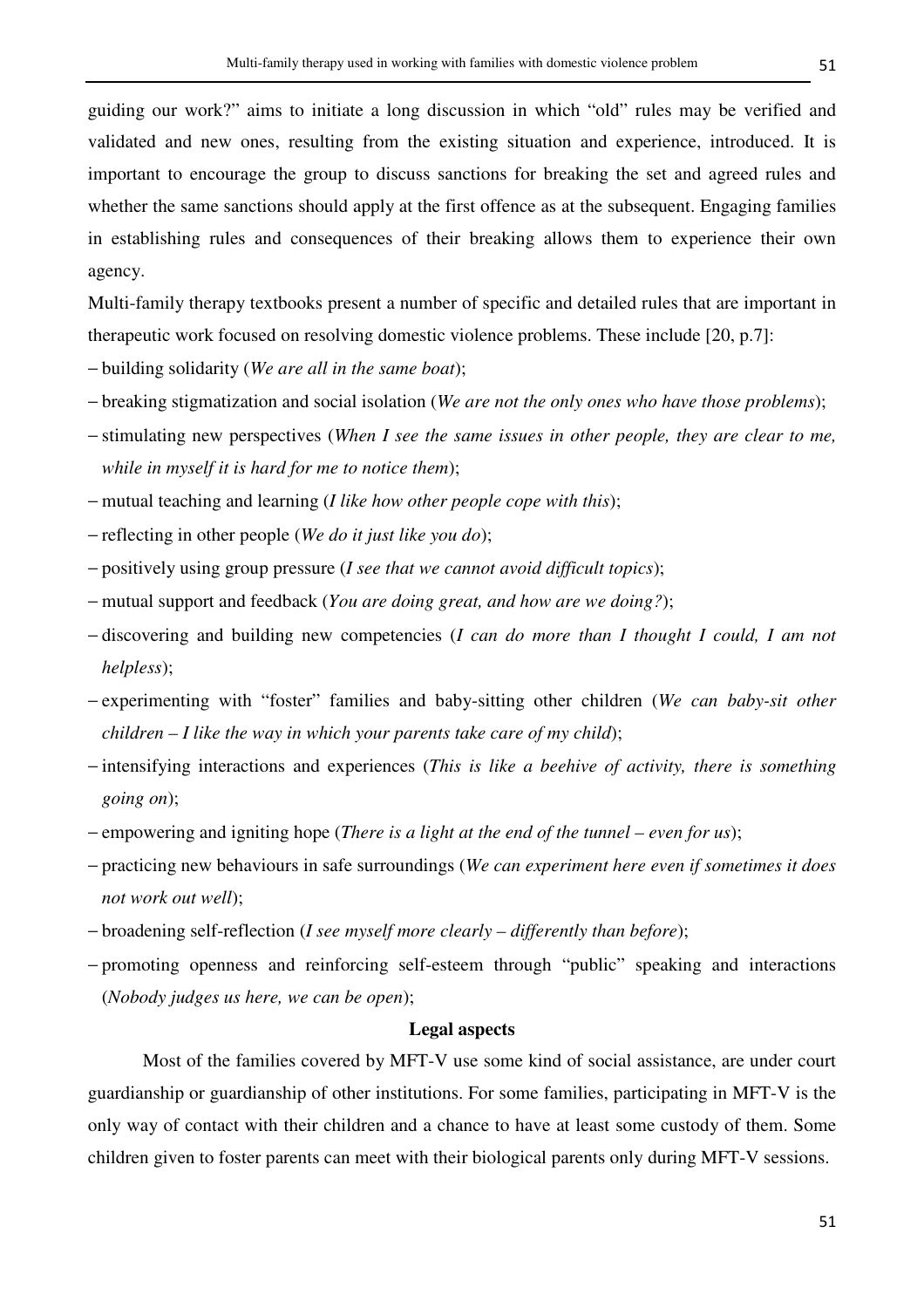Considering safety of children and other family members, the London team established contraindications for participation in MFT-V [2]. First, adults (children or caregivers) with serious mental disorders such as escalated positive symptoms or deep depressive disorders accompanied by suicidal thoughts and tendencies should not participate in this form of therapy. It also applies to persons taking psychoactive substances or addicted to alcohol. Prerequisite for participating in MFT-V for an addicted person is their 6-month abstinence. Further exclusions concern adults and adolescents who are sexual abuse offenders or who have been diagnosed with pedophilic inclinations or who have committed serious crime or attacked other people.

### **Institutional context**

 MFT-V project can be executed by teams or centres connected with social welfare, health care or education. Multi-family therapy can be conducted with diverse intensity. In case of the Marlborough Family Centre, MFT-V constitutes a part of the Family Day Centre Unit work. Families are taken in for a 12-week intensive program which consists of daily meetings and activities from 9.00 am until 3.30pm. The program includes 2 multi-family therapy sessions, individual activities of family members as well as meals prepared together. In other centres, multifamily therapy is conducted once a week or once in two weeks, or once a month. In such situation, therapy does not require much space: to run 2-3 hour MFT-V sessions, one big room is sufficient. It is helpful if the session can be recorded so that afterwards it can be analyzed, difficult moments can be discussed and further therapeutic strategy can be prepared.

 MFT-V can be run by two family therapists; in that case, one plays an active role, the other remains an observer. Therapists can change their roles and in experience teams such change can happen seamlessly even during a therapeutic session. The observant therapist can remain in the therapy room or in a room with a one-way mirror or observe the work on a screen, if technical conditions permit. In practice, it is beneficial if the team consists of  $\overline{3}$  therapists – it guarantees work continuity in case of sickness or holiday of one of the therapists.

 Beginning of MFT-V is usually preceded by a meeting with representatives of institutions involved in resolving the problem of a given family, adult member of the family, and the centre's therapists. Such meeting has a couple of objectives. First of all, it helps in creating a "road map" for all people professionally managing a family together with details of their work scope, objectives, and attitude towards a family. Besides, such a meeting facilitates understanding of the relations between the professionals and a family, fosters mutual open sharing of comments and doubts by the professionals, and also allows the parents to present their stance and describe their fears and needs concerning the problematic situation and their participation in therapy. Finally, it helps to identify and establish the scope of work, necessary time span, and expectations concerning the change in family relationships as well as to specify consequences if such change should not occur.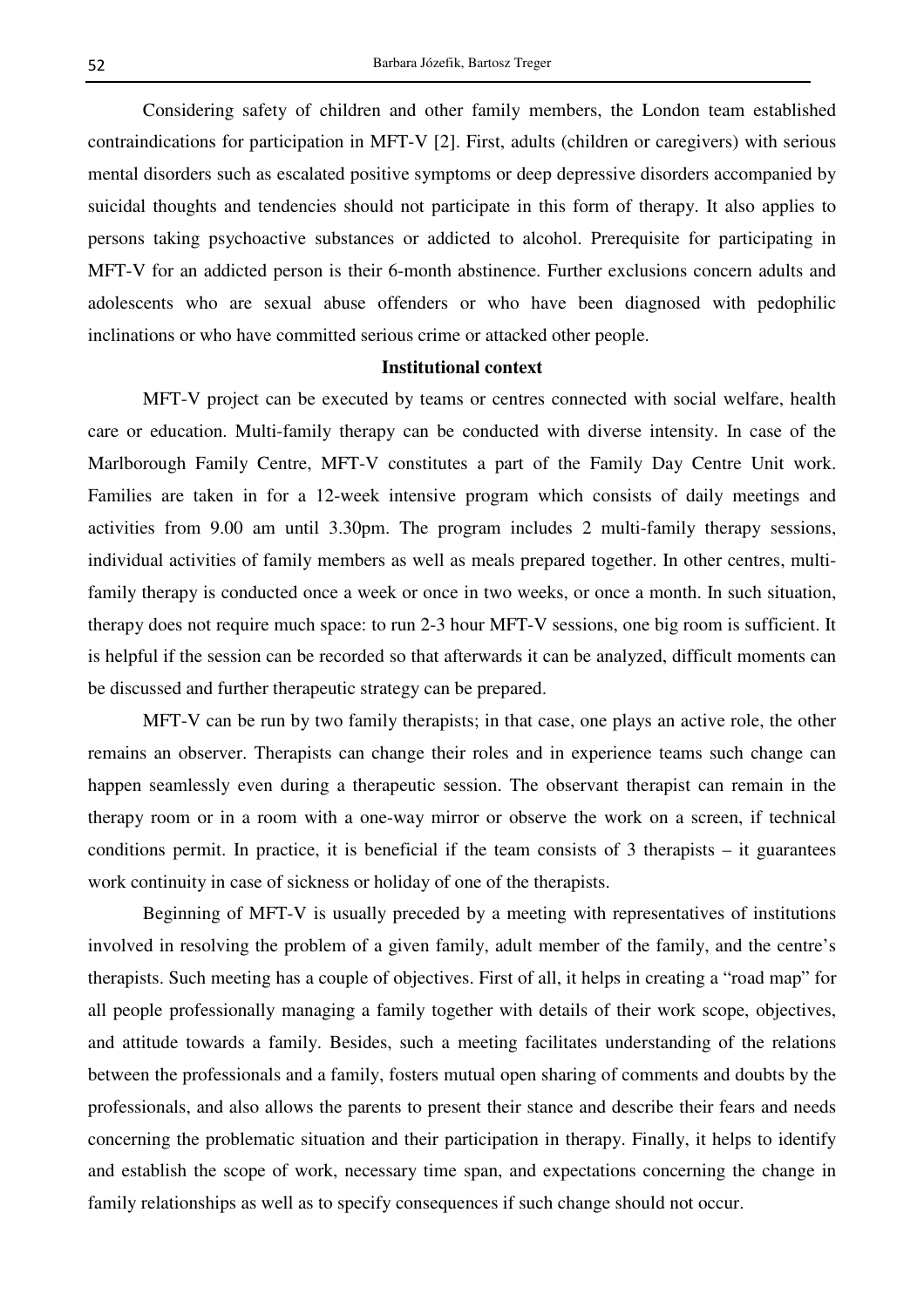### **Therapist's role**

 In multi-family therapy, the role of the therapist is particularly important. Although systemic education and experience in working with families and groups help to develop many skills, including using therapeutic techniques, nevertheless running multi-family therapy in the presented model requires very specific qualifications. As it was already mentioned, therapist is a catalyst that enables building relations and entering interactions which otherwise could not have happened and that allows the families to get closer. This requires the therapist to take an active role; he has to be constantly in motion, building bridges between families. As soon as families or individual participants get acquainted and more comfortable, the therapist should gradually withdraw, leaving them the floor. Therapist's attitude and his or her skills of using appropriate therapeutic techniques are very useful in this process. Asen and Scholz [2] emphasize that the ability of not making and maintaining eye contact with one person only, but swiftly turning to other people during the session is important. Making eye contact with all people in the room, described by Asen and Scholz as *scanning*, is a signal of a partial presence and helps to establish and maintain metapositon without emphasizing therapist's own role. *Multipositioning* is another important aspect. Scanning can be backed up by physical movement – family therapist can walk among the group participants like a satellite. The aim of such behaviour is to pick up on the discussed issues, make observations, and activate family members. MFT-V therapist usually does not need a chair, he or she does not need to sit as they should be in constant motion, wandering, stopping or kneeling next to a family or a particular person. For example, therapist can stop and kneel down next to a given person when they notice that this person has difficulties with engaging in a task or a discussion and by doing so help them to overcome those difficulties. In this sense, MFT-V therapist's behaviour differs from the behaviour of a group therapist working in psychodynamic approach and from a family therapist working with a single family. It means that MFT-V therapist is active only for some time and then they should bow out. The work of the therapist consist of entering the situation and then withdrawing from it, moving as if in a dance, thanks to which they are simultaneously close and far away from the group. Therapists working in this model have to have the skill of establishing good contact with both adults and children. It should be noted that in multi-family therapy part of therapeutic sessions is conducted in a large group that include parents and children, and part in separate sub-systems of parents and children.

 When summarizing the role of therapists, their objectives need to be emphasized. Building safe setting is the first one; second - encouraging families to actively participate in specific therapeutic actions, third - leading to change of behaviours assessed by the parents as non-adaptive. The whole therapeutic process needs to be accompanied by the therapist resigning from the role of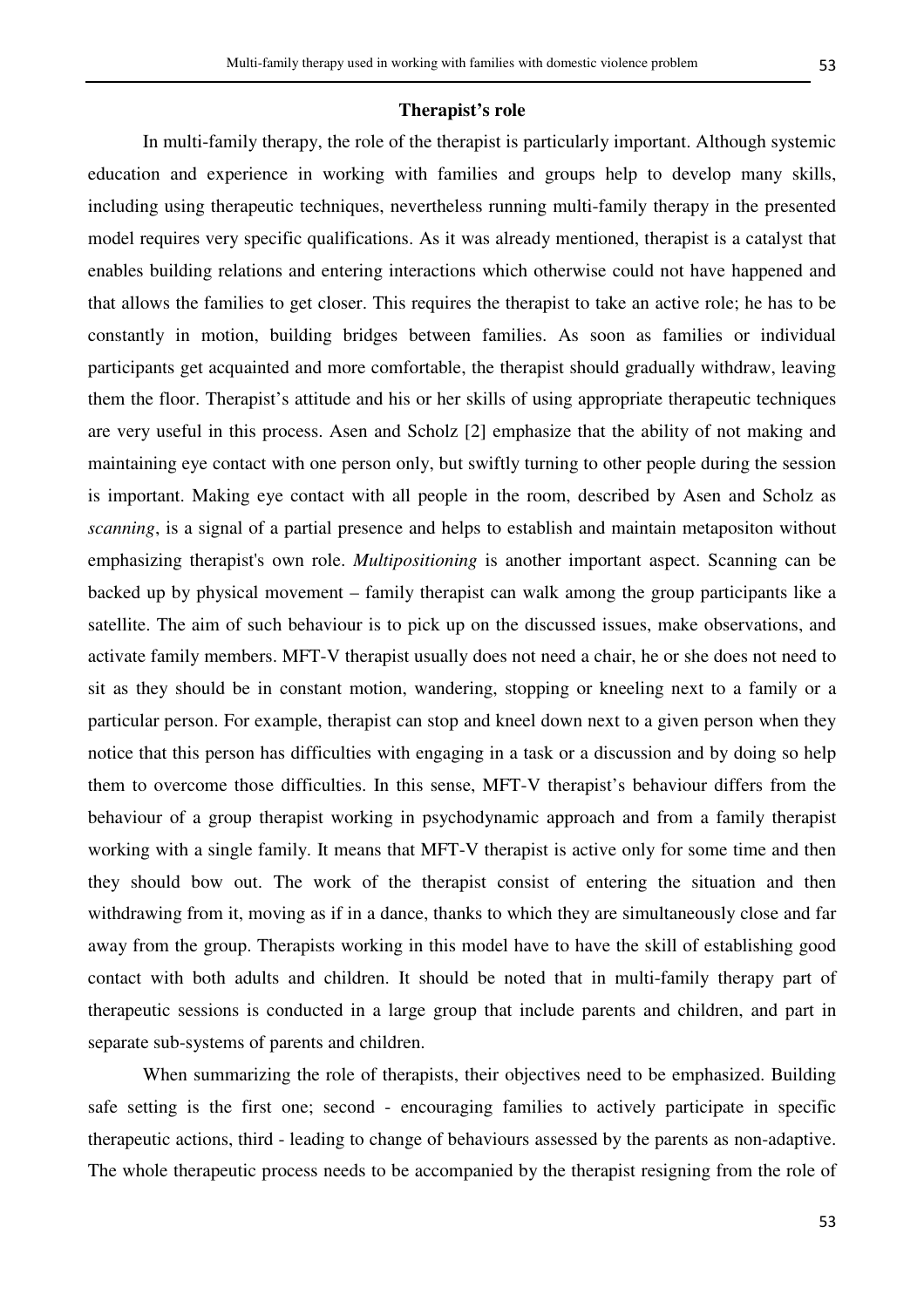an expert and handing it over to the members of the group. Cooperation between therapists occurs through changes in their activity. Therapeutic techniques are introduced and conducted interchangeably by one or the other therapist. The presence of two therapists and the third member of the team allows for a better understanding of the group dynamics, emotions, relations and it also provides constant possibility of support during and after the sessions.

When working with people who have experienced many traumas – which is often the case when confronting violence – a therapist has to know how to react flexibly and direct the group process in a way that it is beneficial for all involved parties. Thus, structuring meetings is an important aspect; therapist should introduce tasks – sometimes common for the whole group, sometimes separate for parents and children, and discuss difficult issues using workshop exercises and techniques. Foreseeing difficult moments, critical in the group work, and the ability to therapeutically resolve them is an important objective on the therapist's list.

## **Stages of therapy**

 Families invited to participate in MFT-V therapy may be known to family therapists from prior or current therapeutic practice and work, or may be referred from other institutions such as social welfare, centres related to psychological and psychiatric care, and schools. Most families initially are very reluctant to meet with other families and discuss subjects they consider very personal and interfamilial and which should not be "revealed publicly".

## Initial meeting

 Therapy should be preceded by an initial meeting. Its objective is to create a situation in which families may experience benefits of participating in the group and which would encourage them to come back. Family therapists should clearly and straightforwardly explain how the group works. They also should find out what are the expectation of the family and why it seeks help. This kind of meeting gives a family a foretaste of what multi-family therapy is and facilitates making a conscious decision whether they want to take part in it.

 The meeting may take up to two hours and should be organized in late afternoon or evening so that the excuse of having to work is removed. It should be well-planned as 12 to 25 people may appear, so potentially it may cause some chaos. To avoid situations which may trigger unnecessary fears in participants, family therapist should take control over the course of the meeting. The room where the meeting is supposed to take place should look inviting and encouraging; it is also advisable to organize some snack and drinks so that families can focus on informal aspects of the meeting. During the meeting, therapists use a number of exercises and techniques to facilitate getting to know each other combined with some fun activities, which is always entertaining not only for children. For example, instead of traditional introduction, therapist may suggest a quick play with a ball. In round one, the person who is thrown a ball should say their name, in the next round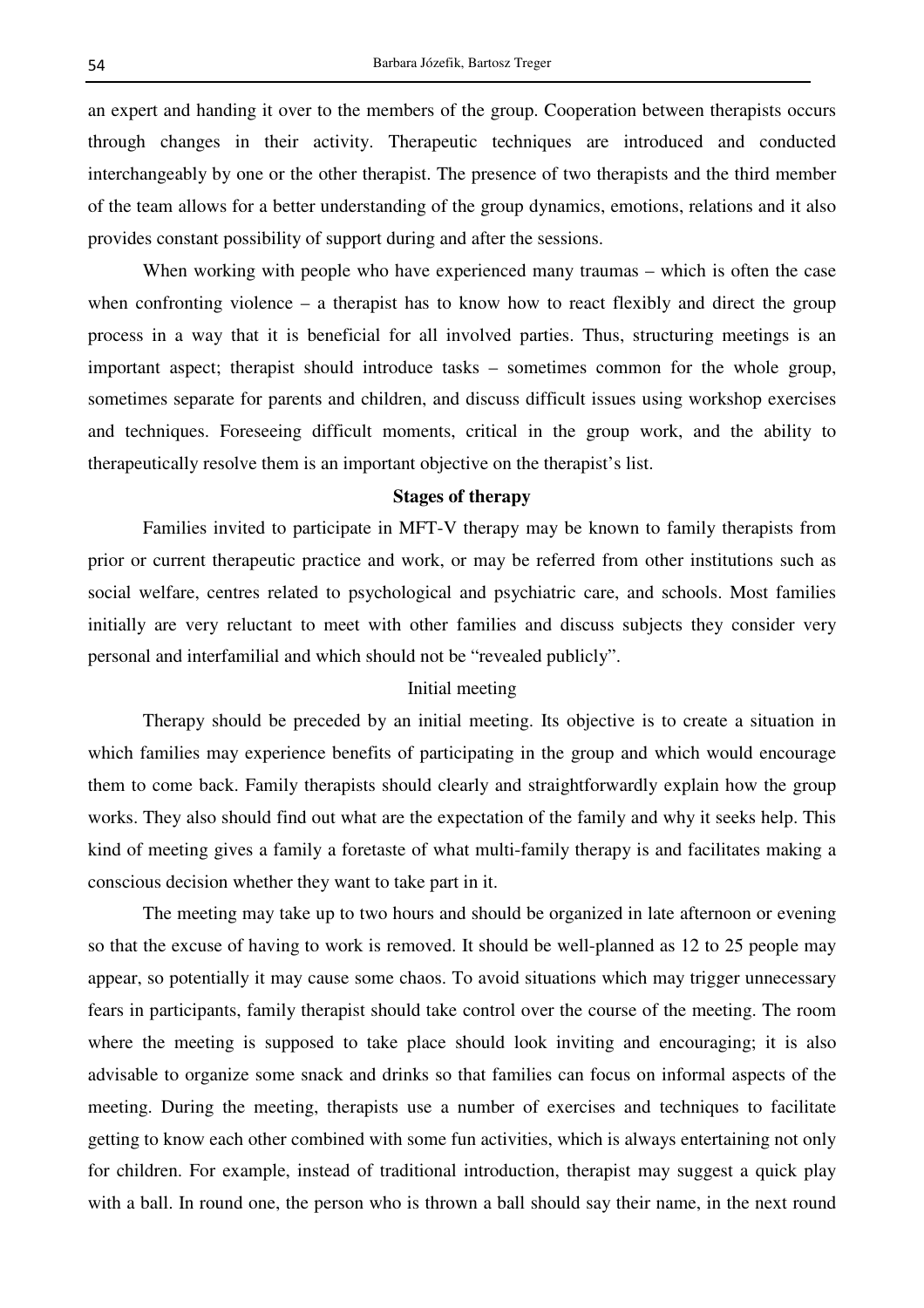an animal they like, in the subsequent yet something else, i.e. their hobby. In this way, getting acquainted in the group happens almost naturally and the exercise helps to reveal differences and similarities and develops interest in each other. Freeing up high level of group energy and building comfortable atmosphere are the greatest benefit of this ice-breaking exercise.

 Initial meetings can help families in reducing fear of participating in group therapy. If the group is run in an open system and families that have finished therapy are also invited to the meeting, their experience may be inspirational for the new joiners.

### Focusing on the problem stage

 After the initial round of meetings, when some bonds are already formed between the members of the group, the stage of identifying problems and directly addressing them takes place. Its objective is to limit the problematic behaviours presented by a given member of the family. It boils down to parents taking full responsibility for difficulties and problems of their children. Thus, setting boundaries, introducing acceptable disciplining behaviours, mutual support between parents, the ability to discuss adult matter without the presence of children are really critical issues in therapy. At this stage of treatment, identification of communication issues and problems with interactions related to violence, abuse and neglect take place. For majority of families, hard times moment turns out to be extremely difficult and motivating them to survive those hard times brings best effects only when solidarity within the group is high and parents from particular families support each other.

 The objective of family therapist is to support parents in their efforts, not to model behaviours or assume educational functions. At this stage, as in the subsequent ones, used fun games techniques and exercises play a crucial role. For example, the following exercise might be an introduction to a discussion on difficult feelings: the game is called *statues* – each participant is asked to freeze in position signifying some emotion while other participants need to guess what emotion that is. This activity can be supplemented with taking photos or recording. Participants may compile a list of emotions and match them with photos or movie scenes. Next, each participant can be asked to present the emotion that is most common, for example, in their relations with other family member. This exercise can be further developed, e.g. participants can be asked to show the emotion they would like to experience with a given family member. This technique, modified depending on the objective and group's problems, provides experiences that can be further discussed: In what way one can express and identify different emotional states in others, especially anger and aggression? Is it possible to appropriately identify those? How can we know what the other person is feeling? How can we pretend that we feel something? In what situation did any of the participants feel that way? [20].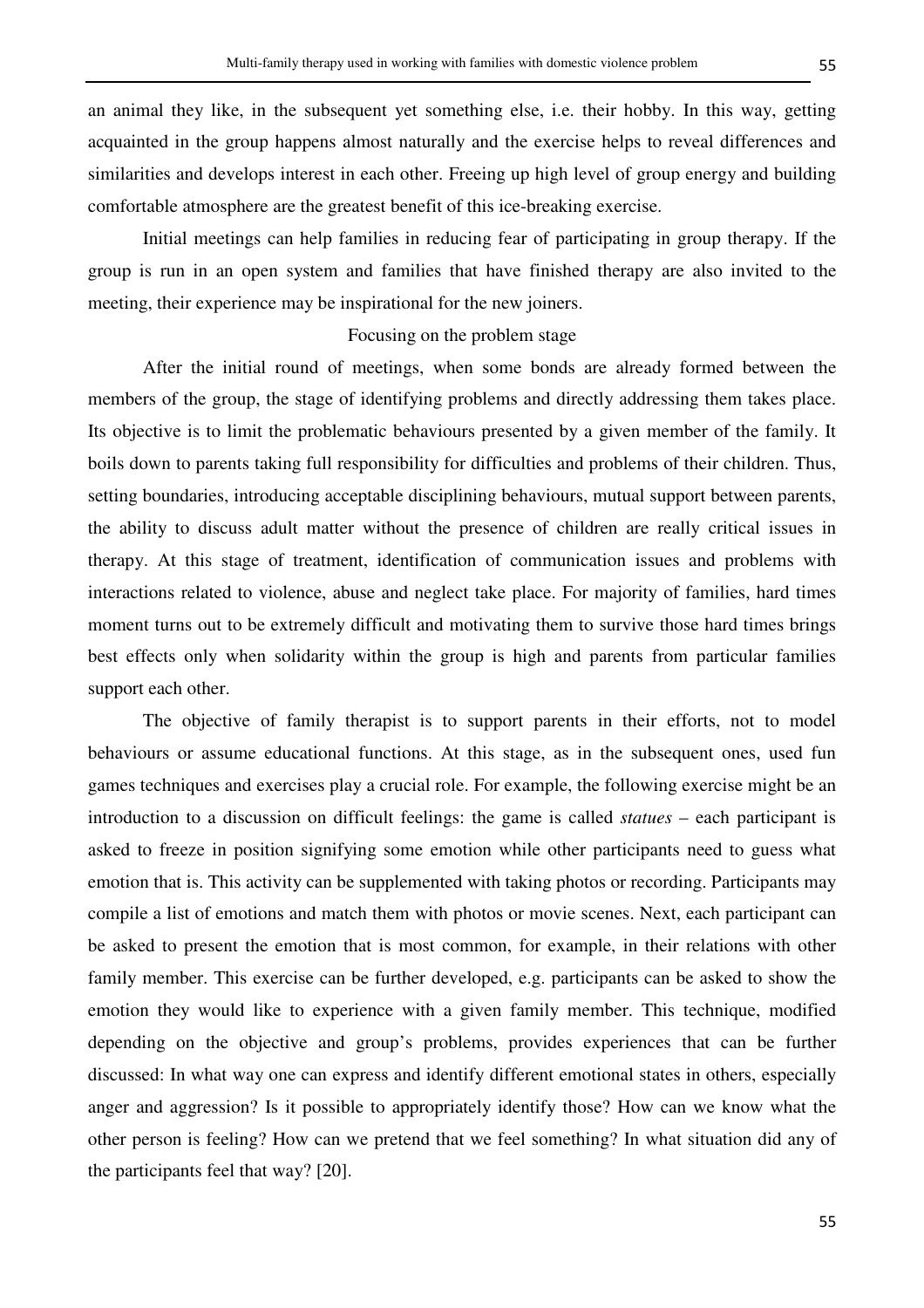## Focusing on relations stage

 At this stage initially the main focus is on interfamilial patterns of interactions and communication, in which violence and abuse is present. Gradually, focus is shifted towards other aspects of relations. These include hierarchy in the family, triangulation, specific difficulties in communication, inappropriate emotional involvement, hidden coalitions, family secrets, etc. During this stage, the significance role of violence in the closer and more distant family as well as existing permanent and transgenerational family patterns are studied and analyzed. Available internal and external support resources are identified and families are encouraged to use those. Drawing a socalled conflict map is one exercise that can be helpful at this point. The aim of this exercise is to discover relations between the social context and problematic situations and interactions. Another exercise uses a TV remote metaphor where in a symbolic form participants may experience how people control each other.

### Preventing regression stage

 At this stage, therapeutic work focuses on the future and concerns not only how family copes with violence, abuse and child neglect, but also with other domestic and familial matters. The aim is to prevent regression and identify signals that can foretell this early. At the end of the therapeutic work, family therapists focus on accompanying families in maintaining changes and take part in rituals concluding the therapy process.

## **Recapitulation**

 The present article is an attempt to familiarize the audience with the model of multi family therapy for families with domestic violence problem created and implemented by the Marlborough Family Centre under the supervision and lead of Alan Cooklin and Eia Asen. One of the crucial aspects of their approach is the ability to combine the achievements of different trends in family therapy and psychotherapy as a whole with the input of group dynamics. The Marlborough Family Centre emphasizes the significance of structural and strategic work that presupposes responsibility of the parents for proper childcare, mutual support in parenting, need for maintaining clear boundaries, implementing appropriate control strategies – aspects especially critical in families with violence and emotional neglect. The presented approach takes into account transgenerational context, attachment patterns, and identity issues related to culture, ethnicity, and race. Close cooperation between Eia Asen and Peter Fonagy, the co-creator of mentalization therapy, has had its impact on the assumptions of MFT and family therapists in this model are more sensitive towards the development of mentalization processes in family relations while also using therapeutic techniques that favour and encourage that development [21]. The structure and the course of the sessions which combine workshop techniques with reflecting processes taking place in different sub-groups and in the whole group allow for implementation of modern family therapy ideas and